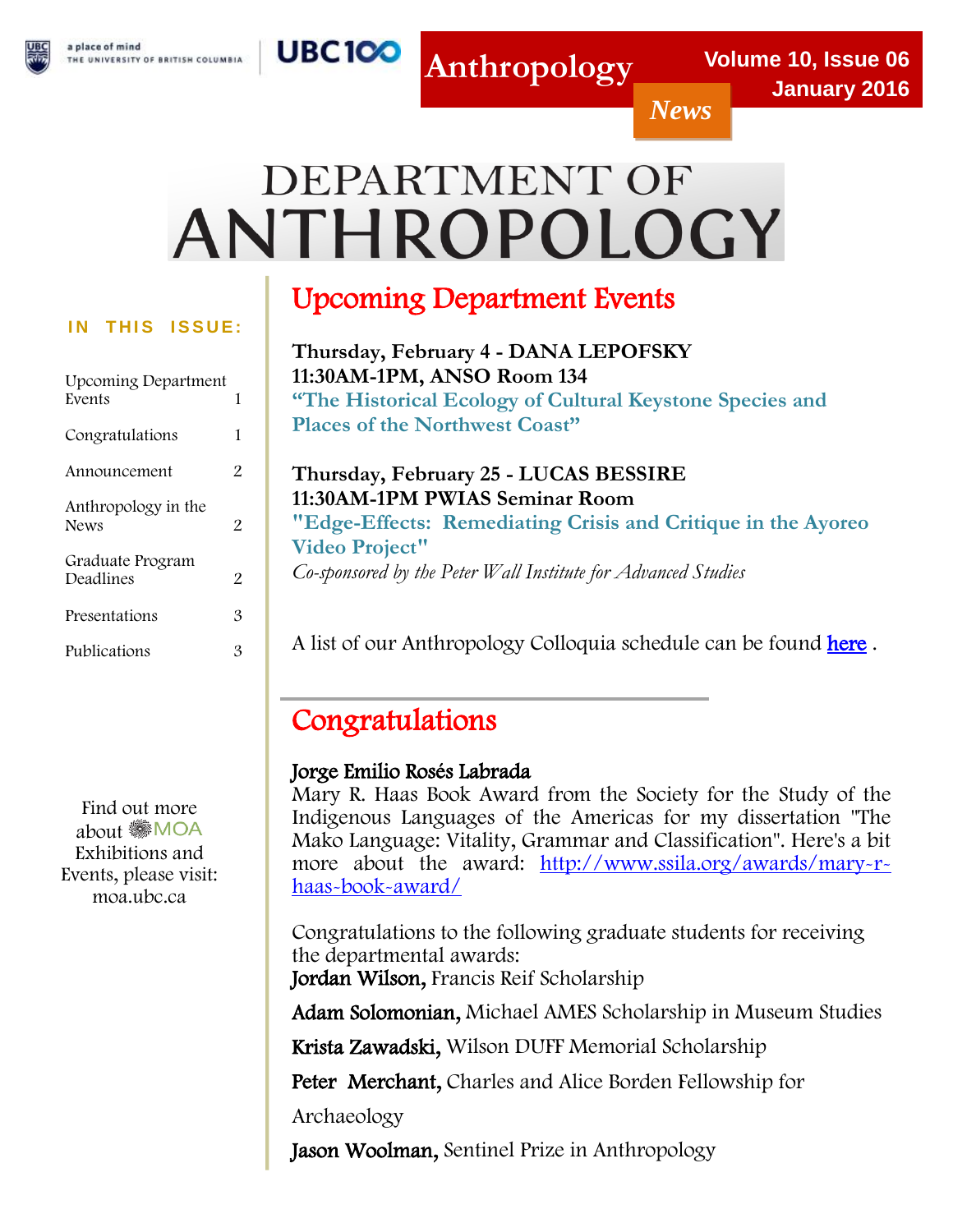### Announcement

### Susan M. Hicks Memorial Fund for Graduate Student Research in Eurasia

This annual award is meant to honour Susan, a young woman who touched many with her exuberance for life and passion for Russia, including during her time as a PhD student in our UBC Anthropology program (2005-2012). The Susan M. Hicks Award for Graduate Research in Eurasia will be awarded on an annual basis. All UBC Faculty of Arts graduate students planning to conduct research in Eurasia broadly defined as the regions of the former Soviet Union and neighboring countries shaped by the legacy of state socialism, are eligible to apply for the award (normally \$500). An application should consist of one page clearly outlining the project for which funding is sought, including what portion of the project would be supported by the award; contact information for the applicant, as well as the applicant's graduate supervisor, should also be indicated. The deadline for application will be March 1 of each year and a faculty steering committee will adjudicate and announce the awardees by April 1 of each year.

Please direct inquiries to Dr. Alexia Bloch at: [abloch@mail.ubc.ca](mailto:abloch@mail.ubc.ca)

If you would like to read more about Susan, or contribute to this fund, please see the following link: <http://memorial.supporting.ubc.ca/susan-hicks/>

### Anthropology in the News

Together with UBC Faculty of Education Professor Candace Galla, Anthropology's Mark Turin featured in a BBC World Service episode of The Forum entitled 'Reawakening Language' in January 2016. The 41-minute program is available for free download as a podcast from the BBC website:<http://www.bbc.co.uk/programmes/p03fslbj>

### Graduate Program: Deadlines

Friday, 19 February 2016: Second of four deadlines for program completion by April 30, 2016.

Last day for submission of exam copies of Doctoral Dissertations to Faculty of Graduate Studies for April 30, 2016 Program End Date.

Friday, 26 February 2016: Last day for applications for degree granting and Congregation to be submitted to Enrolment Services by all graduate students expecting to graduate in May 2016. Application is made through the Student Service Centre.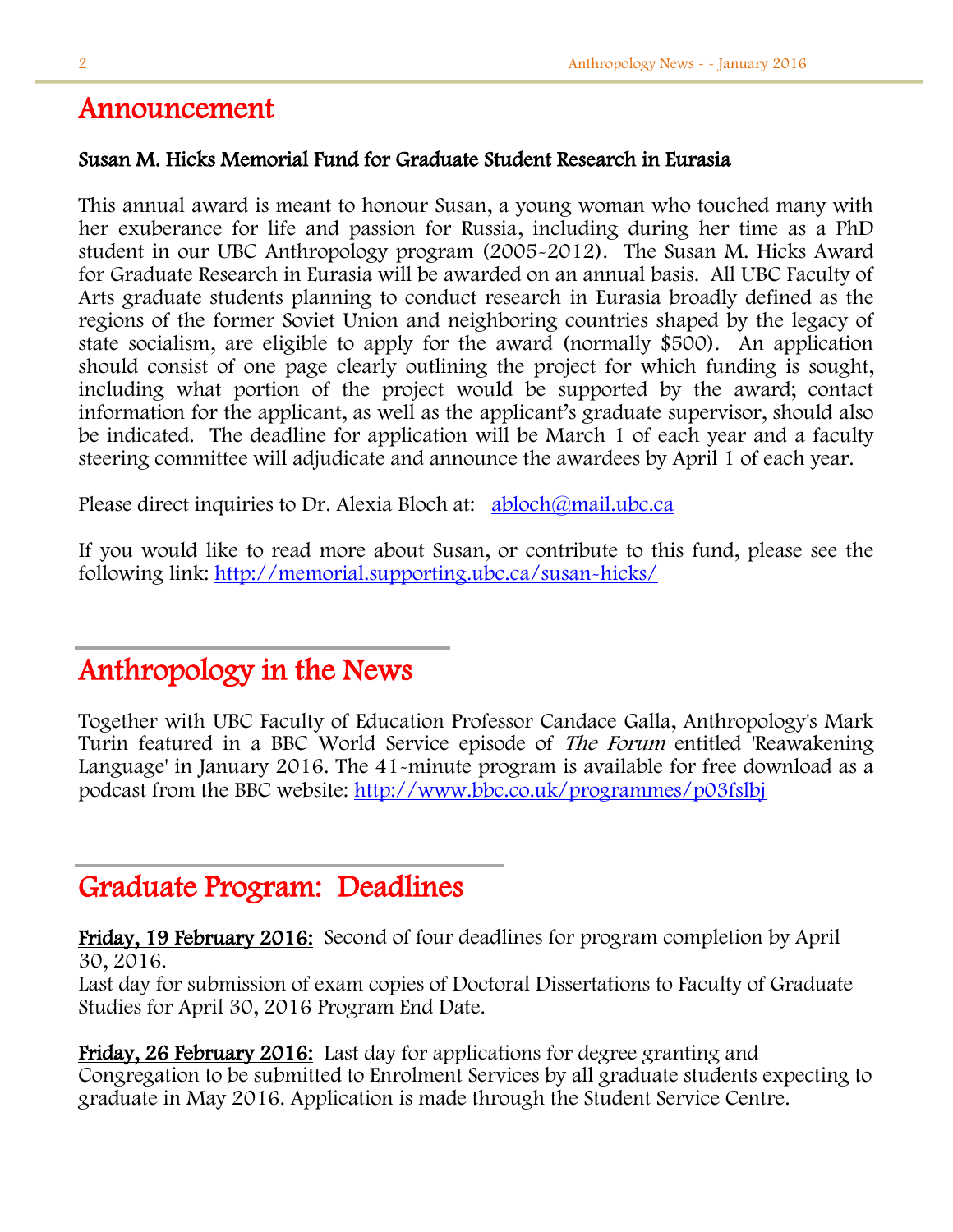### Presentations

#### Chris Arnett

2016 Grounding Colonialism: From Ngai Tahu (the Wai Pounamu/South Island of New Zealand) to the Douglas Treaties on Vancouver Island. Invited speaker, Department of History/Indigenous Studies Programme/Asian Canadians on Vancouver Island Research Project, University of Victoria, January 18th.

### Chris Arnett

2016 Colonial War on the Gulf Islands: The Battles of Ganges (1860) and Lamalcha (1863). Invited speaker, Department of History/Indigenous Studies Programme/Asian Canadians on Vancouver Island Research Project, University of Victoria, January 18th.

#### Jorge Emilio Rosés Labrada

2016 The Lexical Origin of the Mako Deictic Roots. Paper presented at the 2016 Linguistic Society of America Annual Meeting, Washington, DC, 9th January.

### Jorge Emilio Rosés Labrada

2016 The Origin of the Piaroa Subject Markers -sæ, -hæ, and -Ø. Paper presented at the 2016 Society for the Study of the Indigenous Languages of the Americas Annual Meeting, Washington, DC, 10th January.

### Publications

### Andrew Martindale and Irena Jurakic

2015 Glass Tools in Archaeology: Material and Technological Change. Oxford Handbooks Online. DOI: 10.1093/oxfordhb/9780199935413.013.4.

### Bruce Granville Miller

2015 Review of Traders and Raiders: The Indigenous World of the Colorado Basin, 1540-1859, by Natale A. Zappia. Canadian Journal of History. 50 (3): 549-551.

### Bruce Granville Miller

2016 The Contemporary Coast Salish: Essays by Bruce Granville Miller. Bruce Granville Miller and Darby C. Stapp, eds. Richland, Washington: Memoir 12: Northwest Anthropology.

### Sara Shneiderman

2016 "Afterword | Charting Himalayan Histories". Himalaya, the Journal of the Association of Nepal and Himalayan Studies 35(2): 136-138.